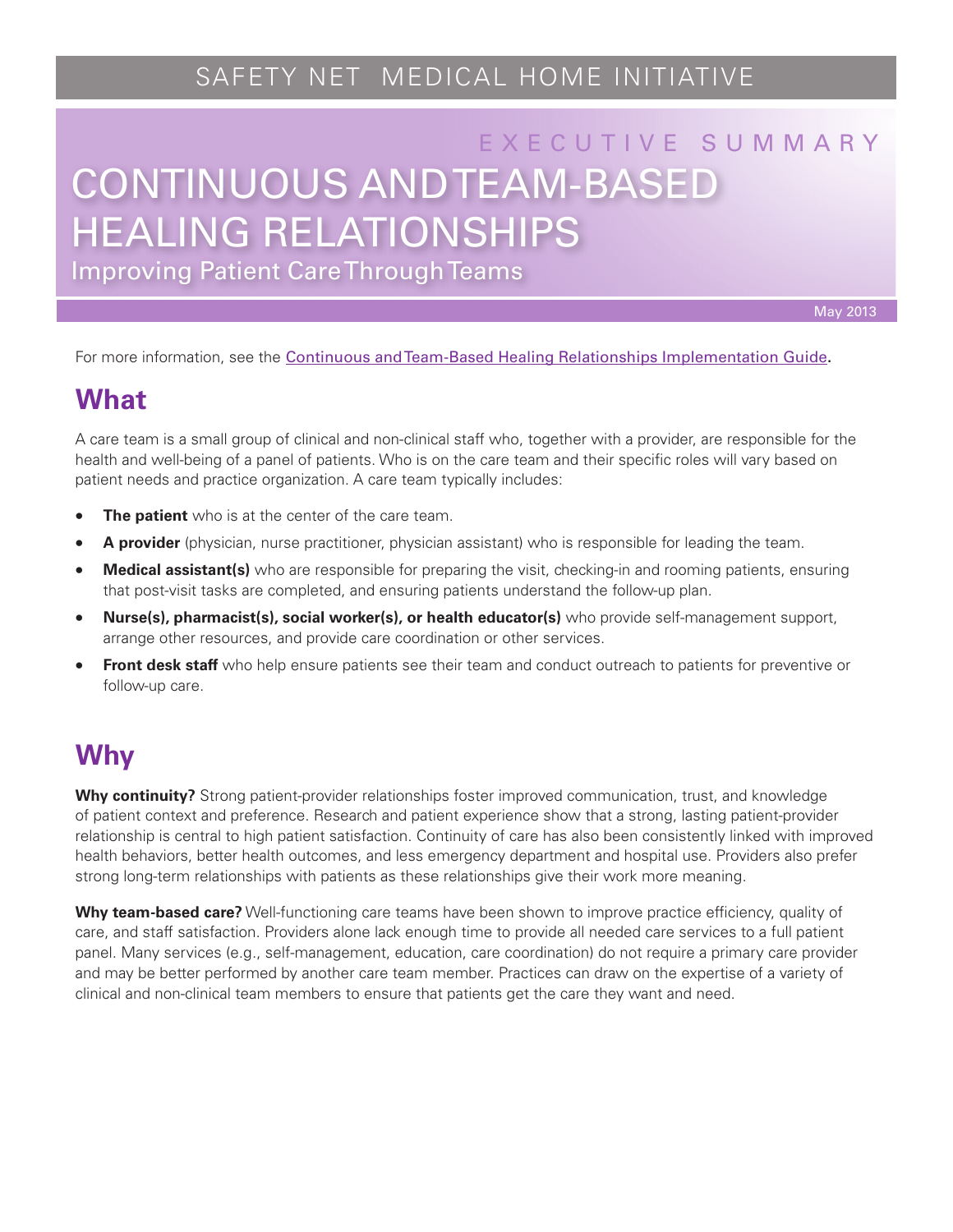## **Implementation Overview**

#### **Prerequisite: Empanel Patients**

Create patient panels so the patient, provider, and care team recognize each other as partners in care. To learn more, see the [Empanelment Implementation Guide.](http://www.safetynetmedicalhome.org/sites/default/files/Implementation-Guide-Empanelment.pdf)

#### **Meet Together**

This is the first step for care teams to start working together.

Ensure that time and space is available for teams to meet in quick daily huddles and longer weekly quality improvement meetings.

#### **Redesign Care Team Roles**

Once teams start meeting regularly, care team members may see areas of inefficiency or opportunities for improvement. Examine how to better use the skills and abilities of care team members and structure care teams to respond to all common problems for which patients seek care.

- Secure high-level leadership commitment to redefining staff roles.
- Carefully select and support the representatives of the improvement team you want to lead this work.
- Understand state regulations for scope of practice. Structure care teams so that members function at the maximum of training, skill-set, and abilities.
- Foster a culture of curiosity to help uncover core issues.
- Set up a process to formally and regularly reevaluate how things are working.
- Be willing to "peel the onion" and explore how redesigning one role affects others.
- Address staff concerns about their and others to perform more advanced tasks.
- Have a plan for spread and sustainability at the start.
- Explain new staffing roles to patients.
- Celebrate the returns and find the joy in work.

#### **Facilitate Teamwork**

After redesigning care team roles, make sure the infrastructure and skills are in place to keep the care teams functioning.

- Ensure relevant patient information is available to those who need it.
- Improve communication.
- Consider co-location.
- Get real about part-time providers and other policies.
- Examine scheduling practices.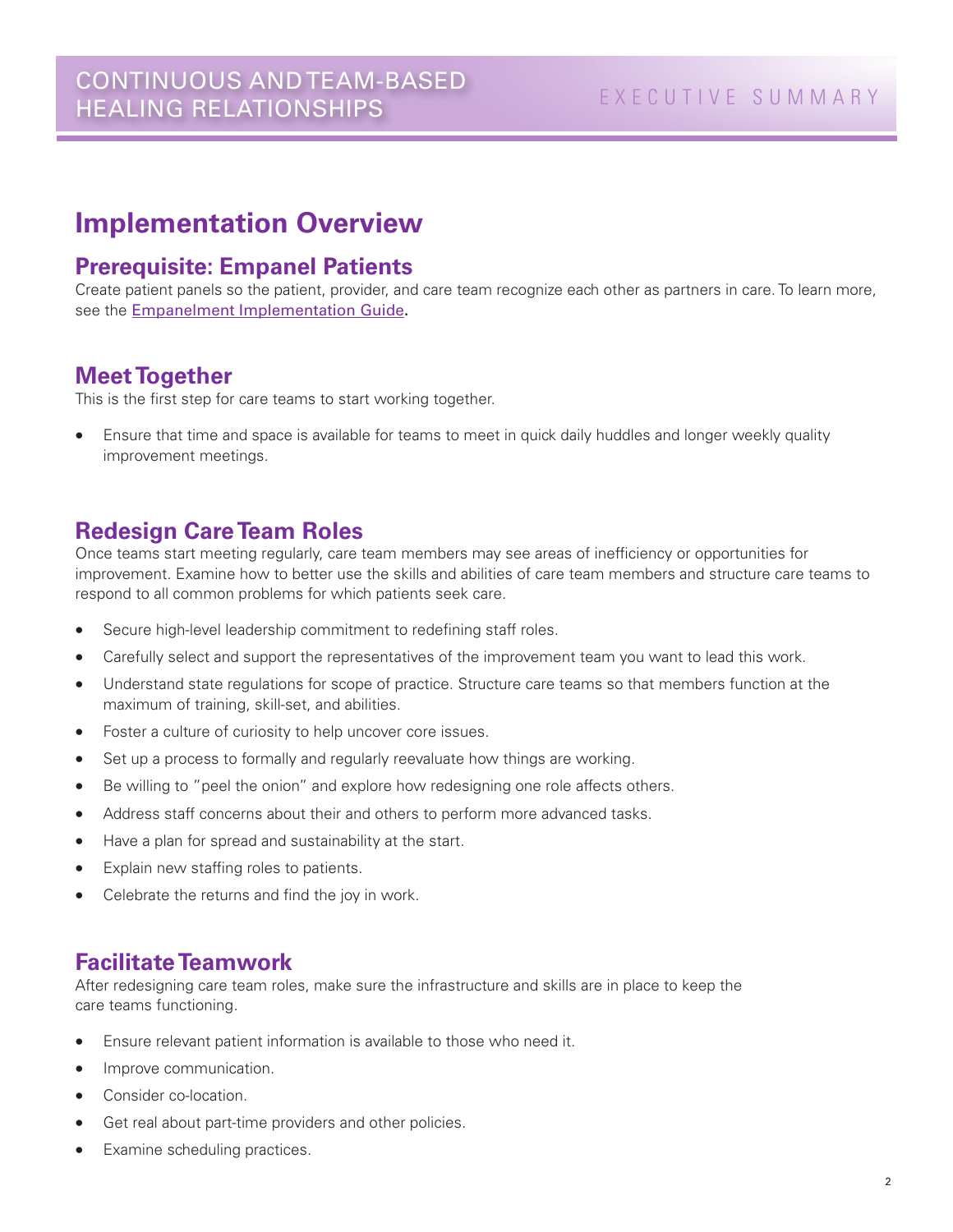#### **Continuously Monitor and Adjust**

Select and monitor metrics, such as continuity and access to care, to guide improvement efforts and to monitor how quality improvement changes affect patients and staff.

## **What Progress Looks Like: PCMH-A Level A**

The PCMH-A is a self-assessment tool to help practices understand their current level of "medical homeness," identify opportunities for improvement, and track their progress toward practice transformation. It is also a learning tool that can help start conversations within a practice about patient-centered care. The PCMH-A is scored on a 1–12 scale, which is divided into four levels (D, C, B, and A). A "Level A" item score indicates that most or all of the critical aspects of the key change addressed by the item are well established in the practice. An overall Level A score indicates that the practice has achieved considerable success in implementing the key design features of the PCMH.

## **Level A PCMH-A Items**

For more information, see the [Patient-Centered Medical Home Assessment \(PCMH-A\)](http://www.safetynetmedicalhome.org/sites/default/files/PCMH-A.pdf).

- **13. Patients are encouraged to see their paneled provider and practice team…**by the practice team, [this] is a priority in appointment scheduling, and patients usually see their own provider or practice team.
- **14. Non-physician practice team members…**perform key clinical service roles that match their abilities and credentials.
- **15. The practice...** routinely assesses training needs, ensures that staff are appropriately trained for their roles and responsibilities, and provides cross training to ensure that patient needs are consistently met.